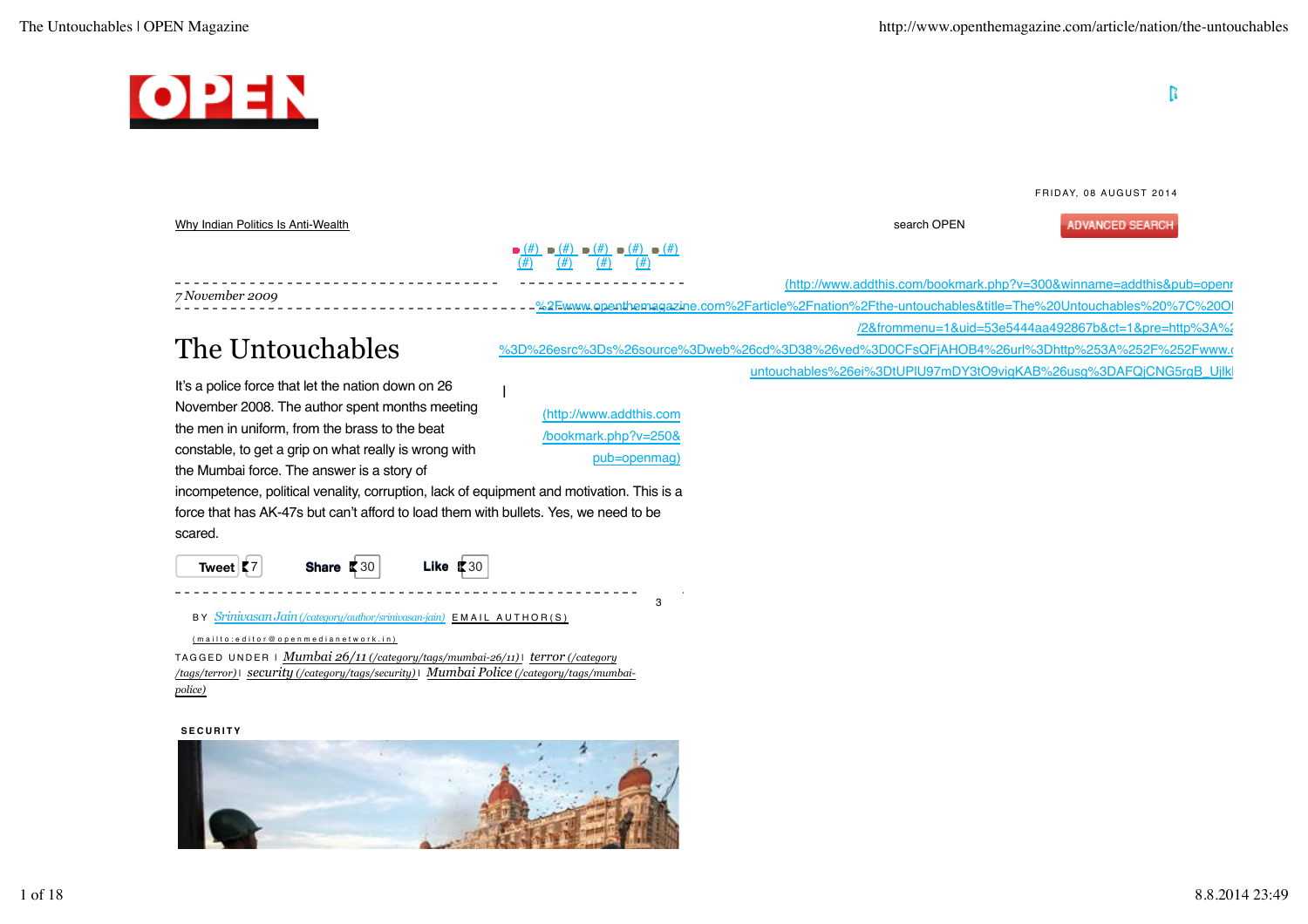On an overcast April morning in the compound of a police barracks in central Mumbai, a team of six men in commando clothing, armed with AK-47s and pistols, walked, crouched and lunged for our cameras. They simulated combat at close quarters: how to enter a building, guard its entrance, take control of the stairwell and burst into a room occupied by terrorists. They were members of the Quick Response Team (QRT), their existence a challenge to the cliché of a city police unprepared for the commando style attacks of last November. The QRT was created in 2003, after a series of bomb blasts in Mumbai, precisely to counter a terrorist attack. Not to guard exits or form outer cordons or manage crowds, but to engage the bad guys. They were selected from the constabulary for their youth and fitness. They trained with the Army in Pune. They went to Manesar to train with the National Security Guard (NSG). They have AK-47s, 9-mm pistols, bulletproof vests, imported helmets. They are divided into teams on multiple shifts, so that at any time of the day or night, one team of 12 commandos is always on call, 24x7.

On their biggest night, they fired only a few rounds. By dawn, they were manning outer perimeters at the Taj and Trident.

What went wrong? The answers are couched in that familiar vagueness which has come to sadly define Mumbai Police in its moment of reckoning: "We were called into action at 10 pm. A team of seven went to CST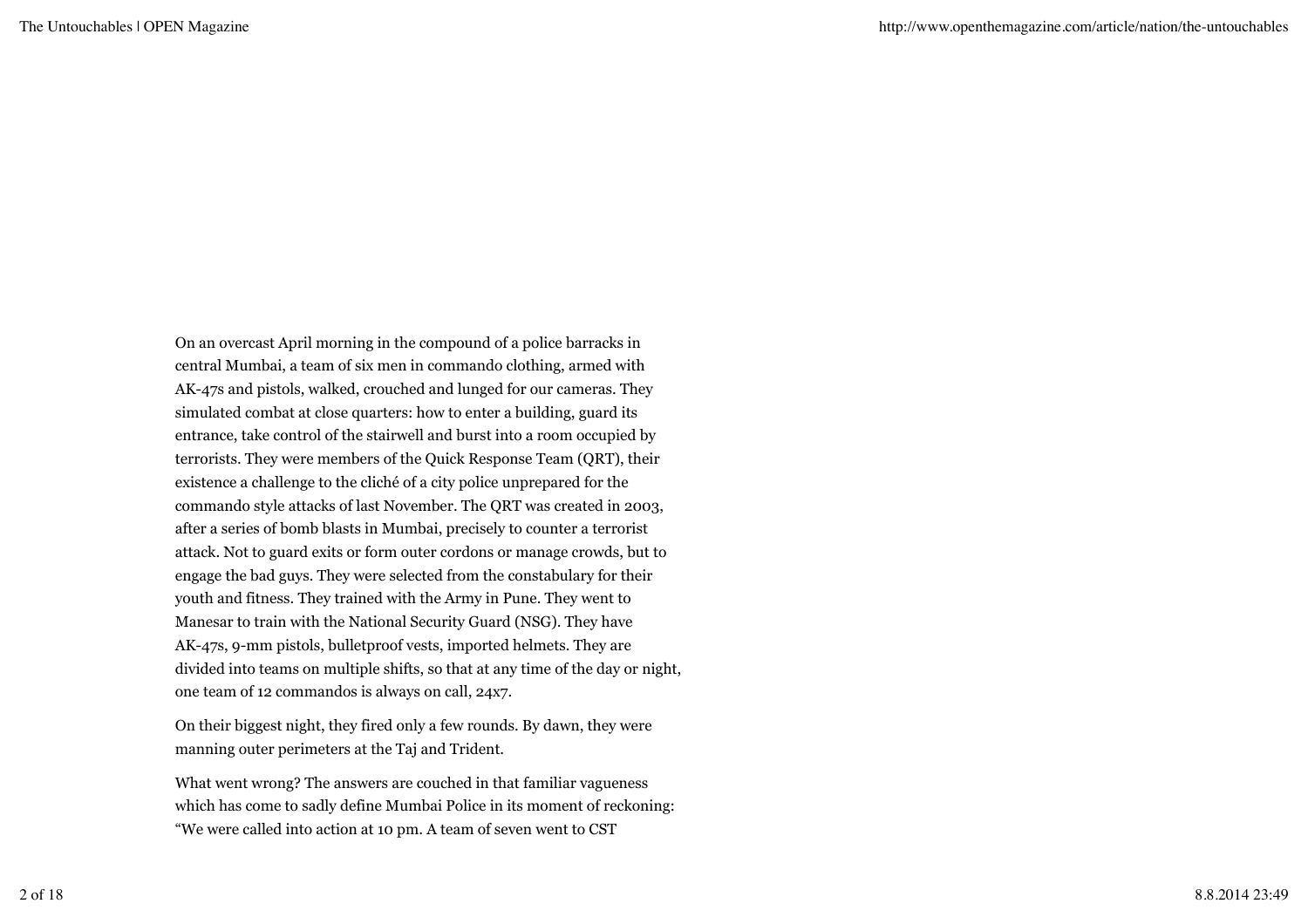(Chhatrapati Shivaji Terminus). We went from train to train clearing compartments. We realised by then the terrorists had left the station. We were told that they had gone towards Cama Hospital. As we left, we heard firing outside Metro cinema. We saw a Qualis with guns sticking out of the window. We fired at it. But by then it sped off."

This from the Trident team: "Six of us entered the hotel. We saw glass, blood, bodies everywhere. A grenade dropped from a higher floor as we entered. We went up to the second floor, going room by room. We didn't know what we were looking for. We thought we'd go right to the top and start clearing the floors, but we didn't have enough numbers. We had been split up into very small groups. So we rescued guests and guarded the exits till the Navy commandos came."

My exchange with the QRT commandos—SI Vasave, SI Kerkar, constables Mhatre and Patil—took place in a former complex of jail cells attached to Bhoiwada police station, about 10 km north of CST. Its walls are peeling, with damp patches everywhere. One of the now-empty lockups serves as the QRT's main command post, with a roster sketched on a blackboard, and a wireless receiver propped on a table. Flies buzz around puddles and mounds of garbage. On the iron bars of the cells, underwear and trousers are hung out to dry. This is where the city has chosen to headquarter its elite anti-terrorist force.

The QRT was orphaned almost as soon as it was created. It was meant to be part of the crime branch of the city police, but was then brought under the command of the Anti Terror Squad. The ATS itself is a bastard child—it's raised from the Maharashtra Police, but its chief reports to the Mumbai police commissioner. That night, says SI Vasave, as they went from location to location, they had no one to guide them. The man who is meant to be in charge of the QRT, himself caught up in the anarchy, called them just as they were setting off: "This is your first chance to prove yourself," Hemant Karkare told them. "*Kuchh kar ke dikhana hai* (Do something to show for yourself)." Two hours later, they would discover his body in a pool of blood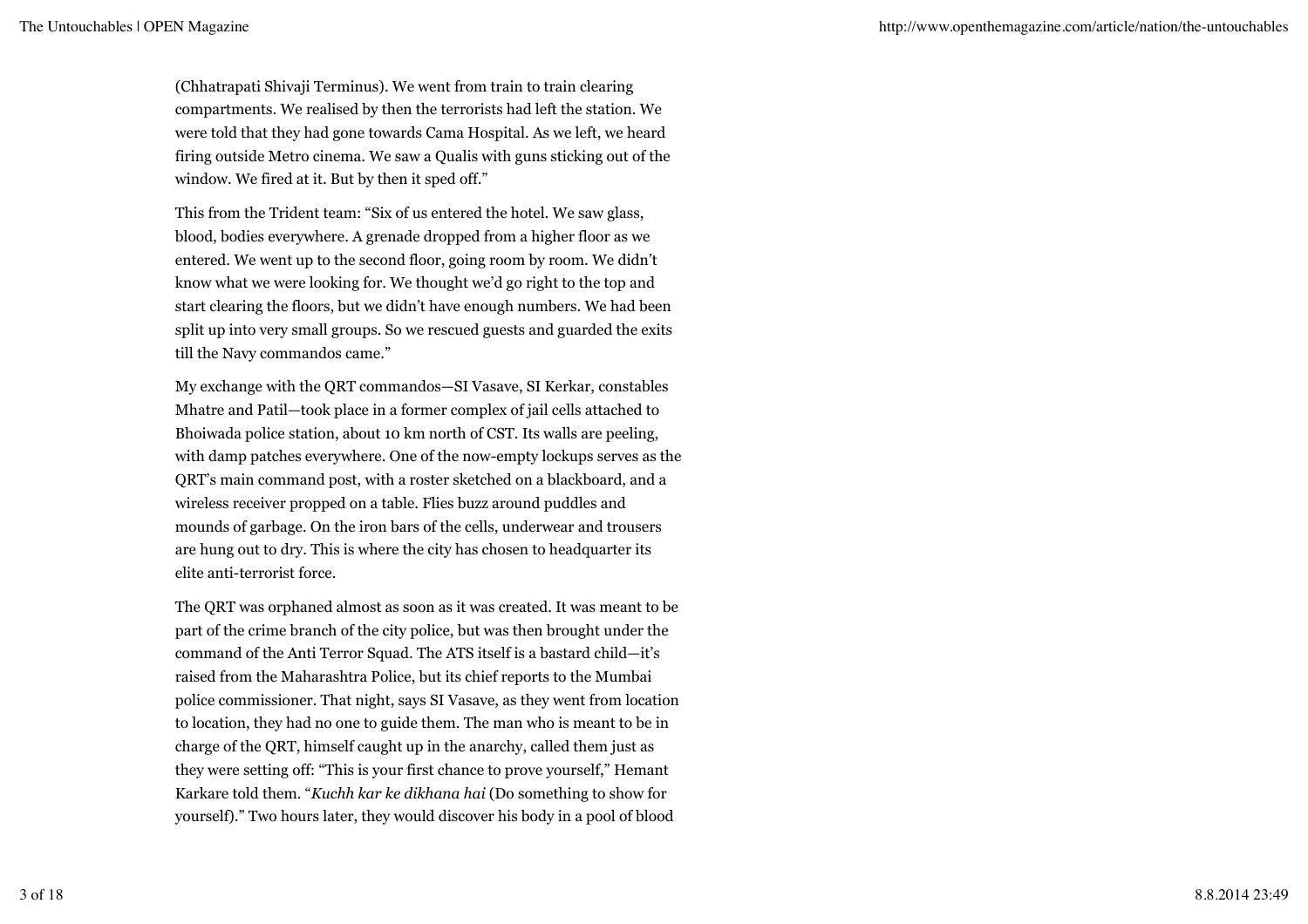### behind Cama Hospital.

Mumbai turns you into a crime reporter. It is home to India's most frequently fictionalised police force. The only police force where a sub-inspector (Daya Nayak) can inspire a clutch of Bollywood thrillers. The only force which has a celebrity sniffer dog: Zanjeer, the golden labrador that scented out the caches of RDX in Thane and Mumbra in 1993. Zanjeer was sent off with full honours when he died in 2000. Not long after we moved to Mumbai in 2003, on my first visit to the city's police headquarters, I lingered on the magnificent wooden staircase that leads to the commissioner's office. The wall was a gallery of the city's khaki celebrities: Ribeiro, Soman, Samra, Mendonca, Singh.

On that day, I was there to meet Commissioner RS Sharma. The Telgi stamp paper scam had just broken. Sharma and several others were charged with bungling the investigation. Over the next few weeks, more than a dozen policemen—officers like Sharma, but many others of varying ranks—were suspended, arrested and sent to jail. Later, Sharma was discharged. He said his release proved his case: that he was the victim of murky departmental rivalries. Many saw the Telgi purge as one of the worst moments in the history of the force. Worse than the 1992-93 riots, when the police was seen as nakedly communal? I asked an officer with the crime branch. Worse, he said.

In August that same year, two blasts went off in the city—one at the Gateway of India, another in Zaveri Bazaar, a crowded marketplace in central Mumbai. Fifty-four people died. Acting on the basis of a tip-off from a taxi driver, and using its network of informants, the crime branch cracked the case within two months. One of the main accused was shot in an 'encounter'. Three others were arrested. (They were recently sentenced.)

I had been in Mumbai for only six months. I already had a taste of the fame and notoriety that is the legacy of its police force. The city's first police chief, an East India Company buccaneer called James Tod, was sacked for corruption in 1790. Charles Forjett, who became Commissioner almost a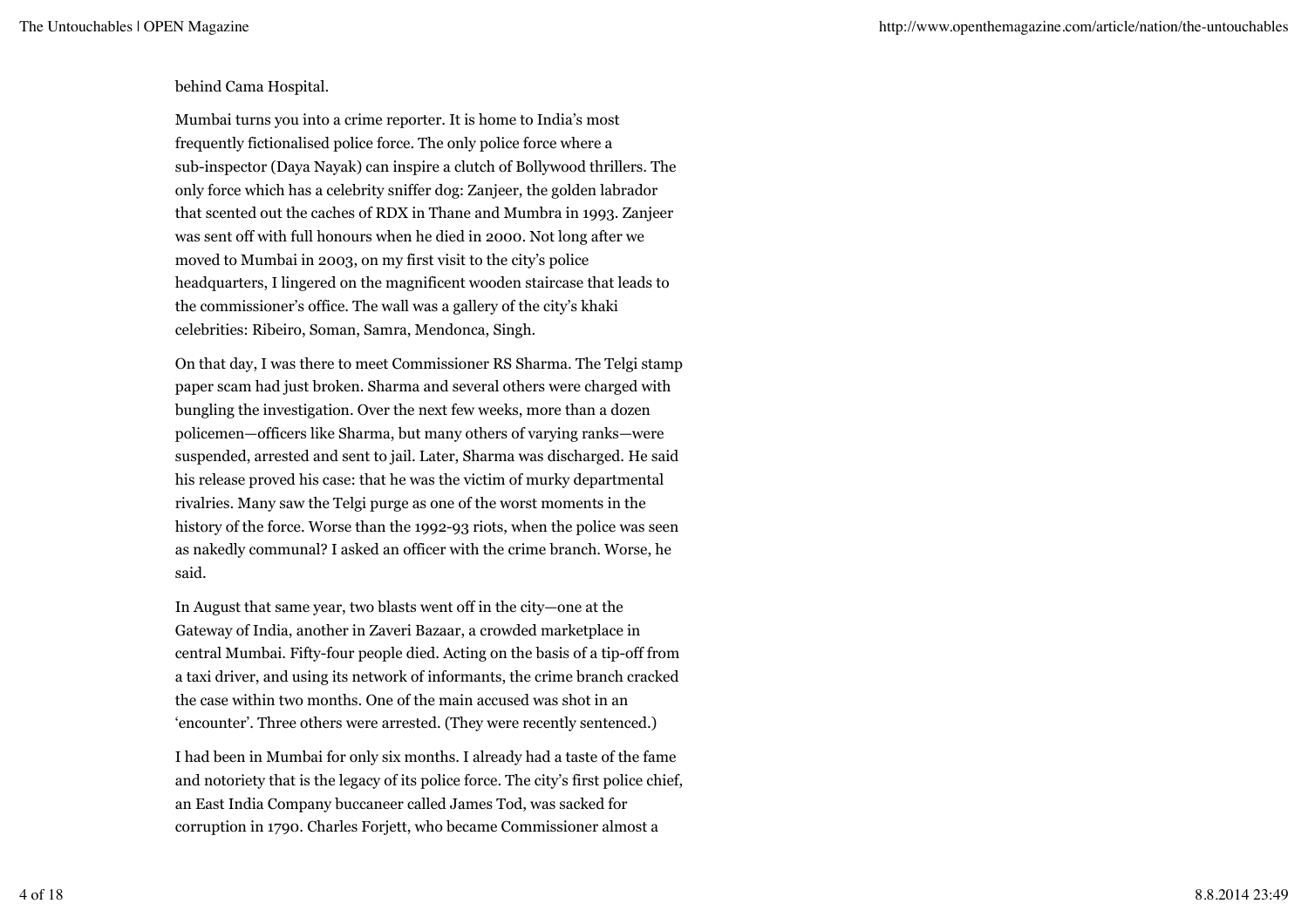century later, was the force's first moderniser. He laid the ground for Mumbai Police's high standards of detection. Forjett was Anglo-Indian, and often moved around the city undercover, a technique he used to expose the Mumbai mutineers of 1857. The mutineers were strapped to cannons and blown to bits on the Esplanade.

The weight of so much history needs a suitable setting. Wander through the streets of south Mumbai and it's a fair chance that some of the finest Victorian and Gothic architecture is police property: the Commissioner's office in Crawford Market, the late 18th century ATS headquarters in Byculla, the Old Bazaar Gate Police Station (now the headquarters of DCP Zone 1), the Colaba police station, the Maharashtra Police Head-quarters at Apollo Bunder, a grand old Gothic pile of blue basalt. All these buildings are a stone's throw away from the Taj, CST, Cama Hospital, Leopold's, Nariman House. Indeed, the terrorists had wandered into the heart of police Mumbai. As the gunmen killed, lingered, reloaded, and killed again, they would unravel the reputation—and the troubled core—of the country's most celebrated police force.

There is a story the officers of Mumbai police like to tell: of brotherhood, risk and the fight against evil. But it is a story that unfolds far away from Mumbai, in the jungles of Vidharbha. Many officers on the 'frontlines' of 26/11 had done postings, often overlapping, in Maharashtra's Naxalaffected districts. This, I am told again and again, is not a coincidence. "You see who was the first to rush to the spots that night." Hemant Karkare (SP Chandrapur, 1991), Sadandand Date (ASP Bhandara, 1995) and Ashok Kamte (ASP Bhandara, 1991) were at Cama, Deven Bharati (ASP Gadchiroli, 1996) and Hemant Nagrale (ASP Chandrapur, 1992) were at the Taj, Parambir Singh (SP Bhandara, 1995) at the Trident, KP Raghuvanshi (SP Gadchiroli, 1992) at CST. "You get that killer instinct when you are in the jungle. We used to sleep with our AKs," one of them tells me. In the context of the November attacks, this may seem ironic, even mildly absurd. But this is a force looking for redemption. The successes of Maharashtra's police force in containing Naxalism in Vidharbha in the early to mid 90s are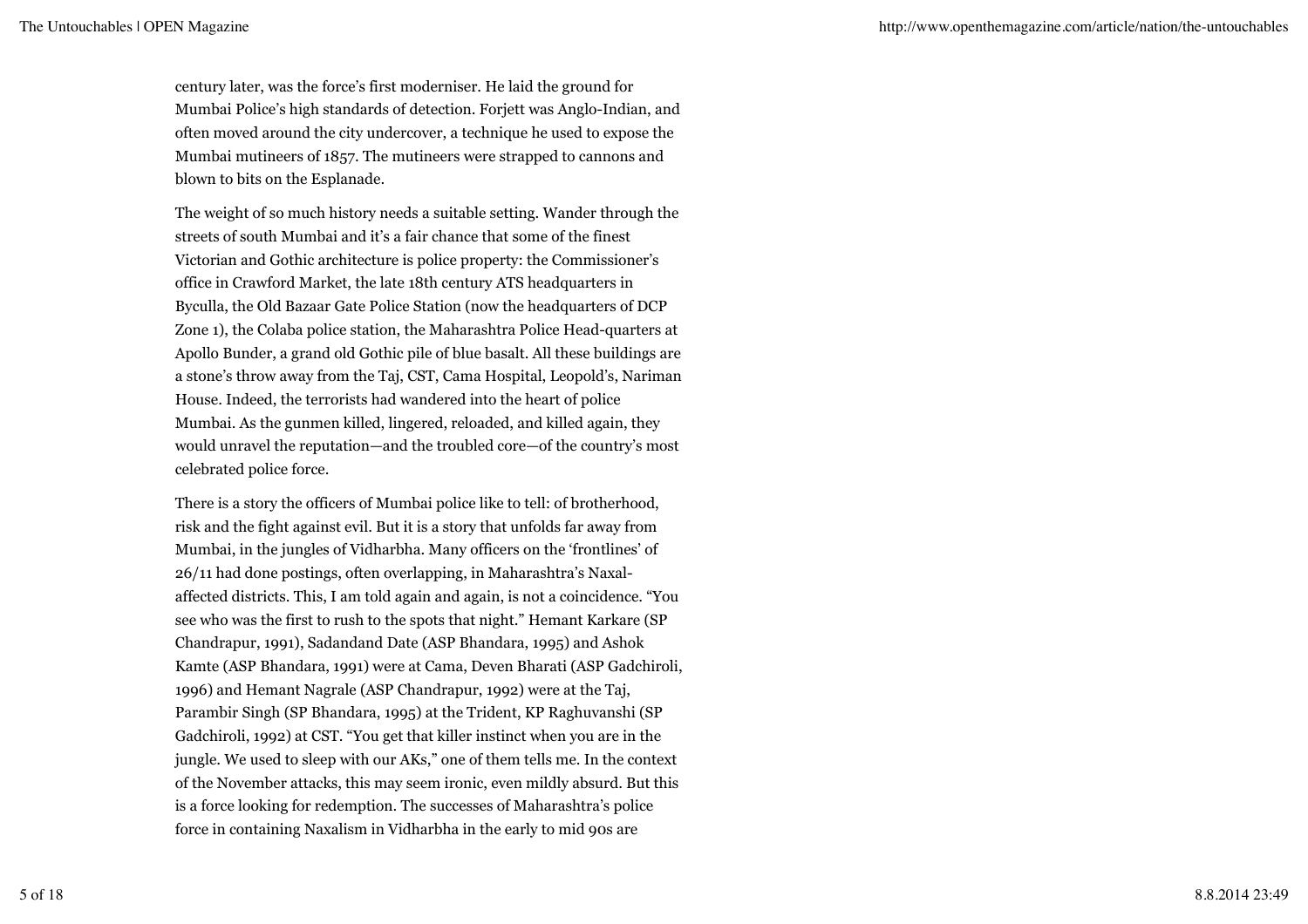generally undisputed, unlike 26/11. There is a nostalgia for that time in the forest; many of them straight out of the academy, thrust into a sort of Boy's Own world of adventure, away from the politics of headquarters.

When I met Hemant Karkare for the first time in August last year, the walls of his office were mounted with tastefully polished driftwood in interesting shapes—a crucifix, a stag's head— picked up from the jungles of Chandrapur. That evening he was incensed. Both the ATS and Crime Branch were chasing a key informant, a car thief called Afzal Usmani, a crucial link to the Mumbai module of the Indian Mujahideen (IM). The IM had been accused of a series of bomb blasts across India in 2008. The Crime Branch got to him first. Usmani led them to the entire local IM module, and then, when the ATS asked for his custody, he 'vanished'. The IM case had gone out of the ATS's hands. (The Crime Branch says they had nothing to do with the disappearance of the informant.)

Karkare wanted to complain to the Director General of Police, AN Roy. But Roy was fighting his own battles. His status as DGP faced legal challenges. And, going by the buzz in police circles, he was said to be locked in a factional war with Commissioner Hassan Gafoor. Roy's admirers found Gafoor uncommunicative and bureaucratic. Gafoor's supporters claimed that Gafoor was competent, but less publicity-seeking than Roy.

Then, in October last year, the ATS began arresting Hindu radicals for the bomb blasts in the Muslim majority town of Malegaon, and Karkare was attacked by the BJP and Shiv Sena. He went into a shell. I finally managed to get him to agree to an interview in the last week of November. He was upset but restrained. But he was more emotional in the company of his IPS batchmate, KL Prasad, Mumbai's Joint Commissioner for Law and Order, whom he had gone to meet on the night of 26/11. The Shiv Sena had called for a bandh to protest the Malegaon arrests. "Hemant was very down," Prasad recalls. "I tried to cheer him up by cracking bawdy jokes. Hemant had a more intellectual sense of humour. I tried to pull his leg, 'Hemant, we are not like you. We are *ganvaars* (villagers)'. But he was too depressed."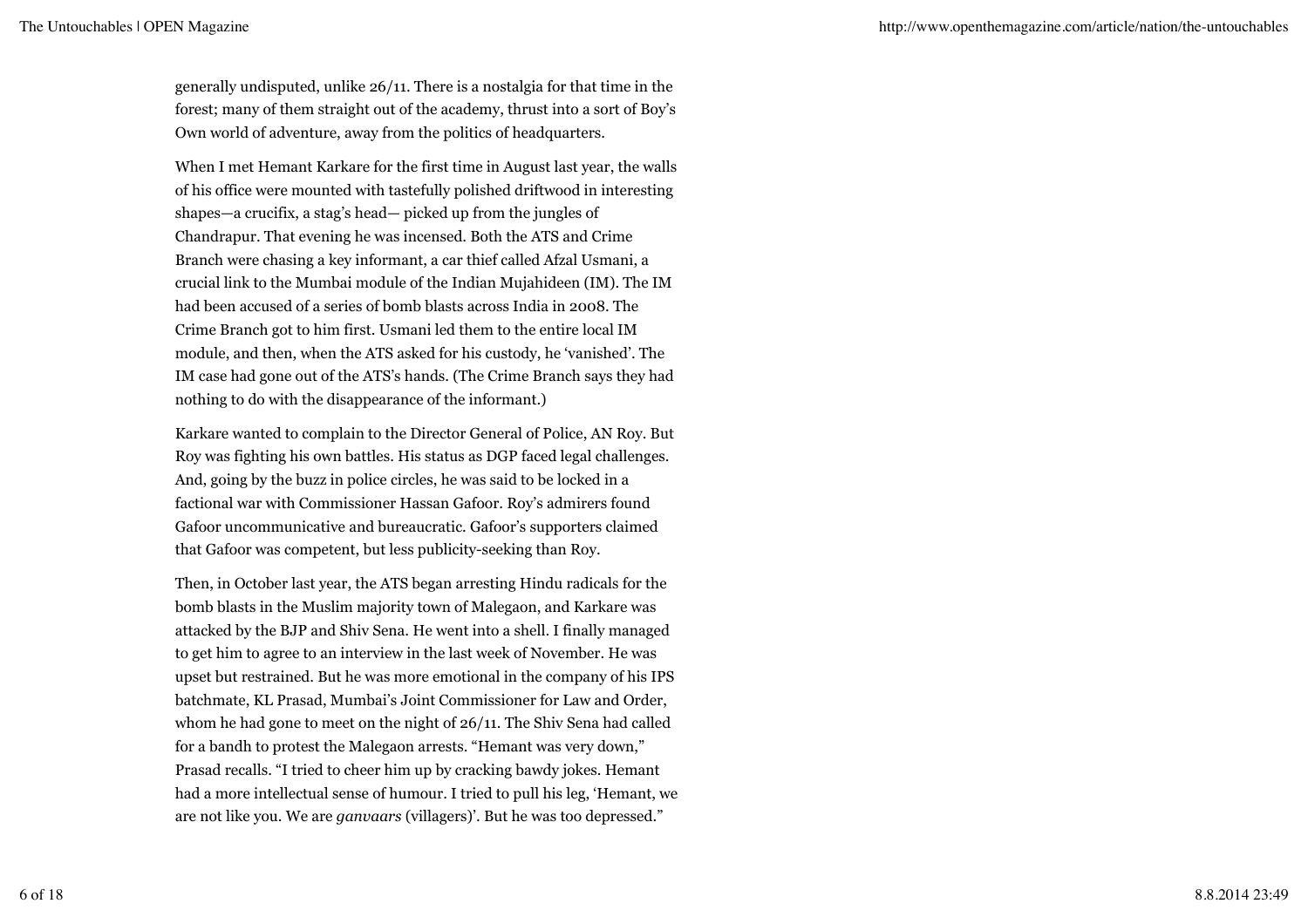Prasad was not in the best of moods himself. His long-running tensions with Gafoor were well known. On the night of the attacks, the legatees of Forjett were not a happy family.

By general consensus, it appears that the national malaise of political interference, venality and factionalism gained momentum amongst the Mumbai police about 15 years ago, during the state's first coalition government. The home department, under the Chief Minister, was brought under the newly created post of the Deputy Chief Minister. This gave a new vigour to the usual commerce of transfers and postings, first under the Sena-BJP alliance, and later under successive Congress-NCP regimes. According to Julio Ribeiro, it was the beginning of the end. "The chain of command has been broken. Now, even an inspector will go directly to Mantralaya for his posting." Ribeiro was Commissioner in the early 80s. He says he received only one application for a posting from the office of CM Vasantdada Patil, which he turned down. Today, flagrant displays of some 'political nexus' or the other are common. An officer tells me how in some parts of the city, "Inspectors roam openly with MLAs. We can't do anything."

But the current factionalism is given a more sinister reading. In post-Raj Thackeray Mumbai, a member of the Gafoor camp suggests that the faction wars are based on resentment against a "clique of non-Maharashtrian officers who are ruling the roost" (a reference to AN Roy's group), that the rank and file are angry with this clique, and that even Maharashtrian IPS officers are "upset by their high-handed behaviour". The idea of a largely Maharashtrian constabulary, protecting a city of 'outsiders', resentful of their non-Maharashtrian IPS superiors has a certain devious potential. It's the kind of conspiracy theory that Raj Thackeray's MNS could have dreamt up, except I am hearing it from a police officer! But empirically it makes no sense. I ask around if the insider-outside virus has infected the police. Mercifully, there are few takers. I am pointed to other ways in which parochialism has reared its head. Two successive home ministers of the Maratha caste—RR Patil and Jayant Patil—have fuelled accusations of caste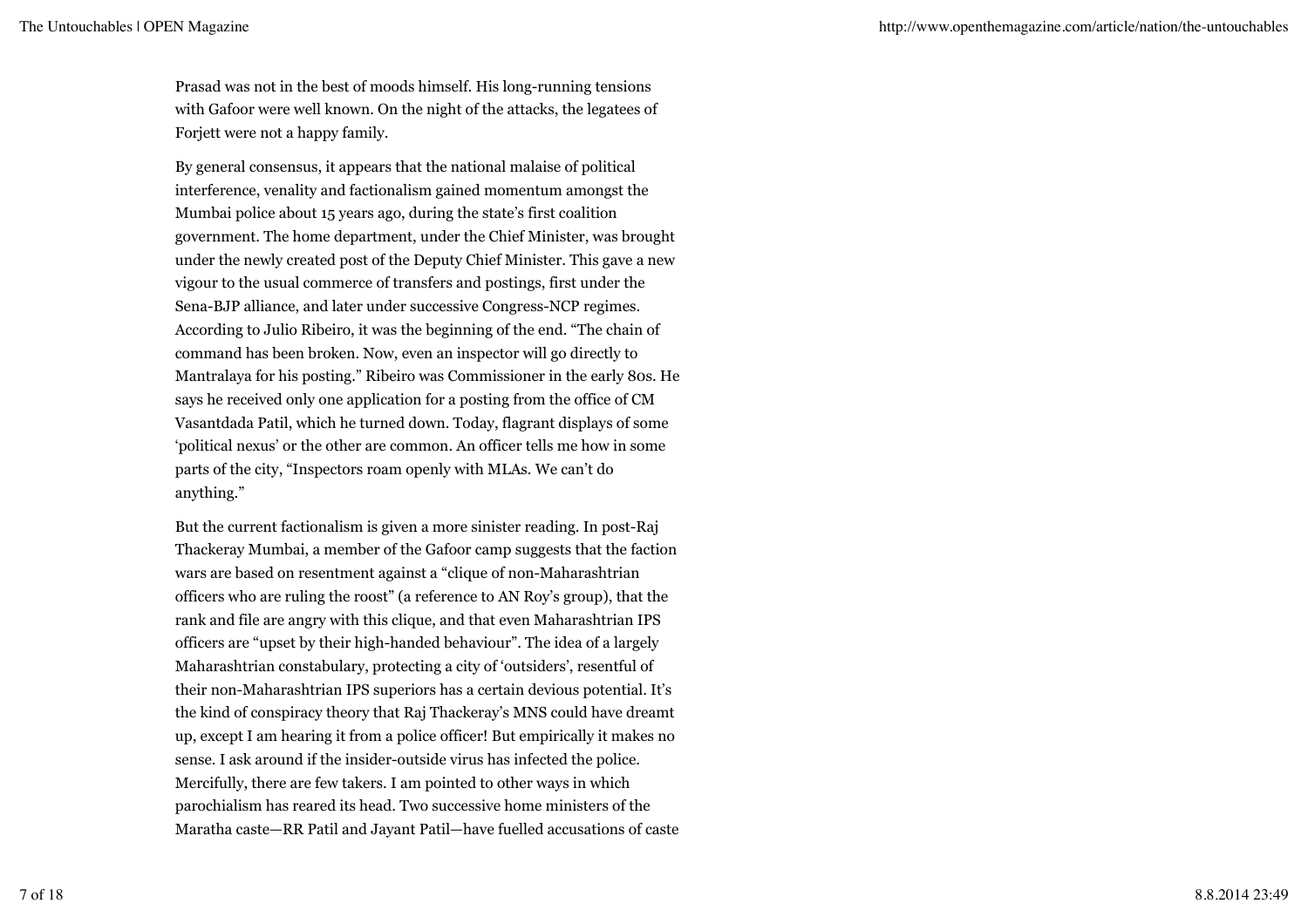bias in vital city postings. (I ask one of my crime reporters to do a spot poll: how many DCPs are of the Maratha caste? The answer: seven of the city's 12 DCPs are Marathas).

The communal taint of 1992. Parochialism in 2009. Mumbai is an island. Its police force is not.

The walls of Assistant Sub Inspector Robert Pinto's flat are in bloom. There is a vivid patch of green algae growing out of the balcony wall. Next to the kitchen, a thick outcrop of shrubbery has forced itself out of a crack. How long, I ask, pointing to the weeds. He shakes his head. Too long. From his balcony, we overlook the concrete sprawl of the police's Motor Transport (MT) yard in Byculla. From above, the roofs of the police cars—Qualis, Boleros, Indicas—look like crushed eggshells. Kids run around puddles. Around the three sides of the MT Yard are blocks of police flats, built in the early 60s. Each flat is about 100 sq ft. There is a common block of bathrooms and one wash area on the far end of each floor. As we approach the building, we see a giant poster of Vijay Khandekar, the wireless operator who died on the steps of Cama. A small crowd surrounds us. They think we are here to meet his family. We say we have come to look at how ordinary policemen live. Hands tug at us, pulling us up the stairs. We are taken inside one of the flats. "Look, look at the cracks on the ceiling." Chunks of plaster have fallen away, exposing rusted iron pipes. Forty years after it was built, the bones of the building lie exposed. "It's worse in my flat." "No, mine is worse." The flats are crammed , even on a weekday afternoon. There are parents, grandparents, children, cousins visiting from Sholapur to look for work in the city.

The residents of the MT Yard flats still count themselves as the lucky ones. Space is a luxury in Mumbai, even for the city's guardians. (Various proposals to increase housing for the constabulary gather dust. The post of the DG Housing is seen as a dead end, or a parking lot where you await rehabilitation. It's where Gafoor is sent, for his omissions on 26/11 night.) For the roughly 40,000-strong force, there are less than 20,000 livable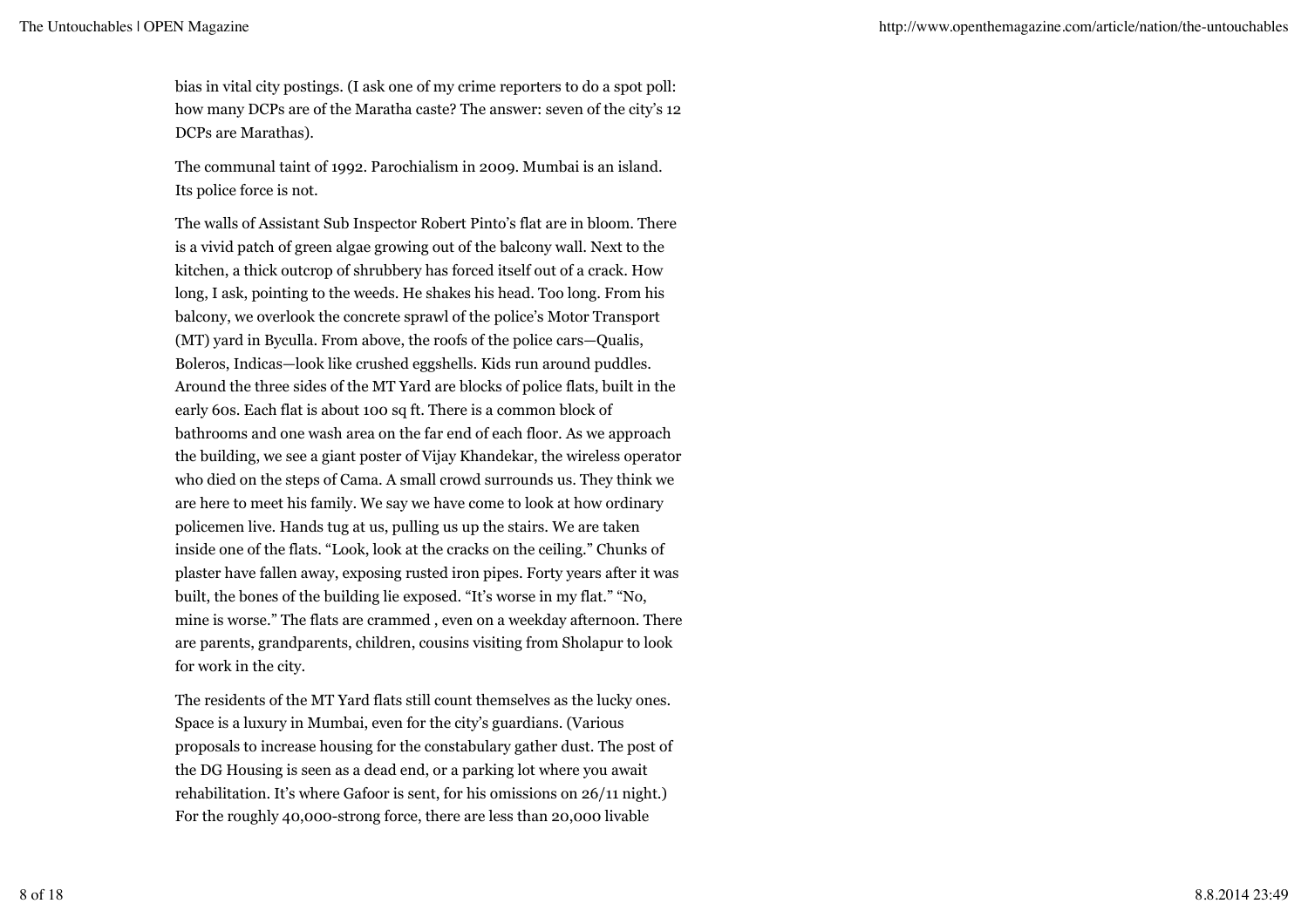flats. The rest get a housing allowance, which varies according to rank. A PSI, for instance, gets Rs 3,500 a month. That can get you a room in a slum. "Take Behrampada," an officer told me, a teeming slum in Bandra. "It's just rows and rows of three-storied tin sheds, about three feet apart. How are you going to police that?" There are constables who probably live in Behrampada. It is a strange notion: cops and potential sleeper cells, living in cramped proximity.

In one of the flats, a girl of about 14 is conducting math tuitions for kids from her building. The floor is swarming with 8-year-olds. She is giggling, excited by the cameras. "Would you join the police?" I ask her. She laughs and shakes her head. Later, I put that question to constable Amit Chitle, who was shot in the leg at the Taj. We are at his home in the rundown BDD chawls in Worli, tenements built for mill workers. Now it is that rare thing: a low-income housing block in the heart of the city. Amit is secondgeneration police. The flat was allotted to his father. When we meet him, he is wearing shorts; the scars from the bullet wound are visible. Amit still seems in mild shock, ill at ease with the attention that his 'heroism' has brought him. On the wall is pinned a photograph from his college days, when he aspired to be an MBA student. Will you go back to work, I ask. He darts a glance at his mother. Lose the job, lose the house. Why not, his mother says. He can always find something less risky.

SI Prakash Shishupal waves us into the Azad Maidan police station. Kasab and Ismael, after the massacre at CST, had walked past the back entrance of this police station before they entered Cama Hospital. When he heard they were coming, Shishupal locked up the back gate, switched off his phone and vanished for the rest of the night. He has since been transferred. But on the day we met him, he was still station boss. Spread out on his desk were rosters and call sheets. The DCP of his region wants visible policing. This means extra shifts for his beat constables and PIs, who already work 12-to-14-hour days. "The DCP wants more people on the road. People should see the police." Do you have enough men, I ask . "We are running short every day." The city has swelled since Forjett's time, but its khaki ranks have not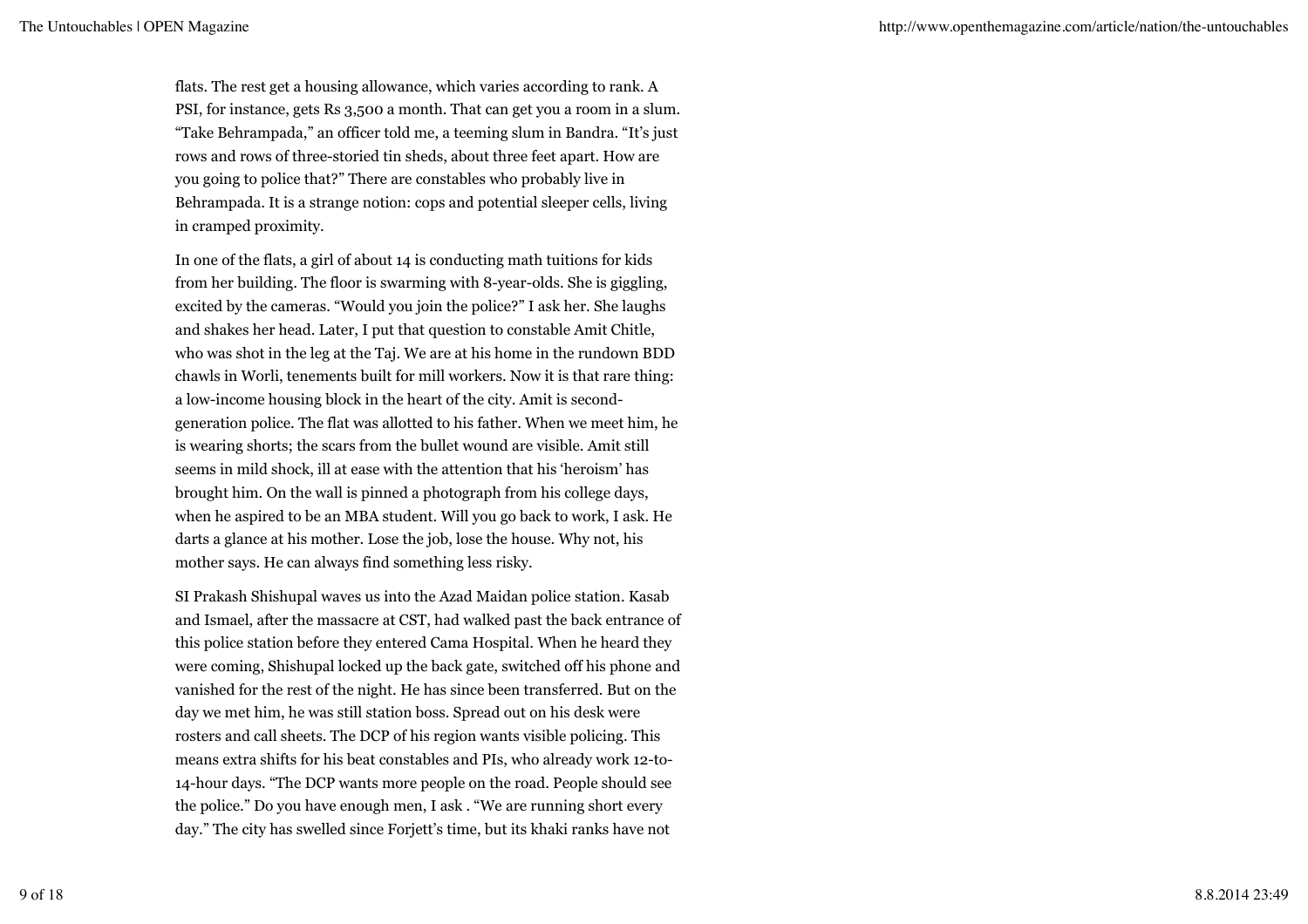kept pace. Forty thousand to protect 20 million. Even so, he says without irony, his is the "No 1 police station in Maharashtra". The sanctioned strength of the station is 365 men. They have 245. That still makes them better than the rest.

Attached to the police station is what is called, rather optimistically, a Striking Mobile. Many of them were despatched on the night of the attacks. We ask to see one. A Mahindra Bolero pulls up. A SI rank policeman springs out, hastily jamming on his helmet, and clutching an SLR. Others emerge, carrying carbines. They arrange themselves for the cameras. How old, I ask, pointing at the SLR. About 25-30 years. When did you last fire it? They glance at one another nervously. It was an unfair question. Everyone knows that there are no bullets. An ATS officer had explained the rules: when you fire a bullet, you account for it. He had seen his men at encounters, even after the fugitive had escaped, on hands and knees, looking for spent shells. I think of the other iconic image of the night, from the gunfight at CST: constable Jillu Yadav fires his .303 musket at Kasab and Ismail, finds it jammed, and out of sheer frustration hurls a plastic chair in their direction. They have AK-47s, we have garden furniture.

"We were sitting ducks." I am sitting with one of the officers who was part of the Taj operations. It's been a strange nine months for anyone on the 26/11 beat, playing part-reporter, part-amateur shrink to a befuddled police force. The transition from the first few weeks of fame—memorials, tributes, awards, TV 'specials'—to ignominy has been disorienting. The rivalries pre-dating the attacks have spread like a virus. All the actions of the night both heroism and failure—threaten to be coloured by conspiracy theories. Several versions surface, depending on which 'camp' one is talking to, of who was brave and who wasn't. Who fired and who didn't. Who was genuinely injured and who faked an injury to get on the Gallantry list.

About the only act of daring on which there is consensus—other than Constable Omble grappling with Kasab at the barricades on Marine Drive—is Sadanand Date at Cama. With his receding hairline and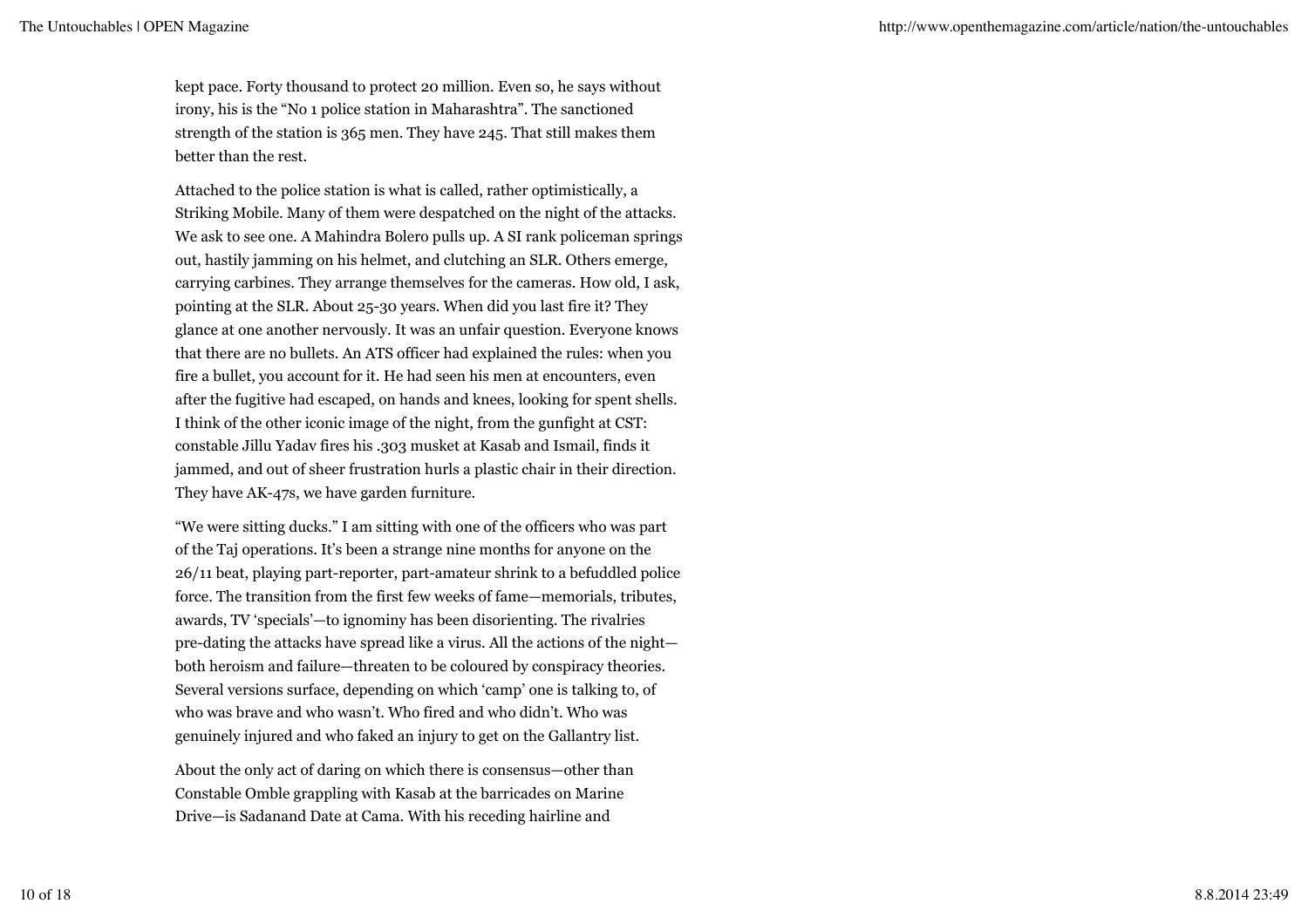soft-spoken ways, Date could pass for a somewhat athletic college professor. (Julio Ribeiro cautions against being fooled by his appearance: "Date is very tough".) Date, who like many others that night was outside his jurisdiction—he is the Additional CP of Mumbai's East Region, Cama falls in the South Region—says that he met the seven policemen he rounded up and led to battle for the first time at the hospital. He's been asked many times about what possessed him to hunker down in a darkened stairwell, as Kasab and Ismail lobbed a series of grenades at him and his men. With each burst, he took a hit—he was wounded in his leg and eye. But he didn't retreat, and kept firing. Date still has a grenade fragment lodged in his right iris. He is matter-of-fact: "There were people crying out for help. I am a policeman. What else could I do?"

It doesn't help that there is no official police narrative—because Gafoor inexplicably (or perhaps wisely) didn't order a single post-mortem into the biggest debacle in the history of Mumbai police. Instead, parallel reconstructions mushroom in the media, fed by internal leaks. A number of 26/11 quickies hit the market. The family of Ashok Kamte, slain in the attacks, carries out their own investigation of the events at Cama Hospital. And there is the slow daily grind of the Kasab trial, throwing up sanitised bulletins of the events of the night.

Much of what emerges points to banal, devastating truths. Lost nerves. A city police fighting army-trained terrorists. Occasional bursts of raw courage, or risk, or both. But for the most part, an almost surreal inertia. The great quiet.

The facts have been complicated by the fog of politics and self-preservation. Information has become schizophrenic. There is too much of it, more than of any terrorist attack—wireless records, eyewitness accounts, still photographs, media footage, CCTV footage, intercepted calls—and yet too little. Some of the biggest mysteries of the night remain unexplained. A Himalayan sized gap exists, even now, between the versions of the control room and those calling for backup. Take Cama Hospital, for instance, where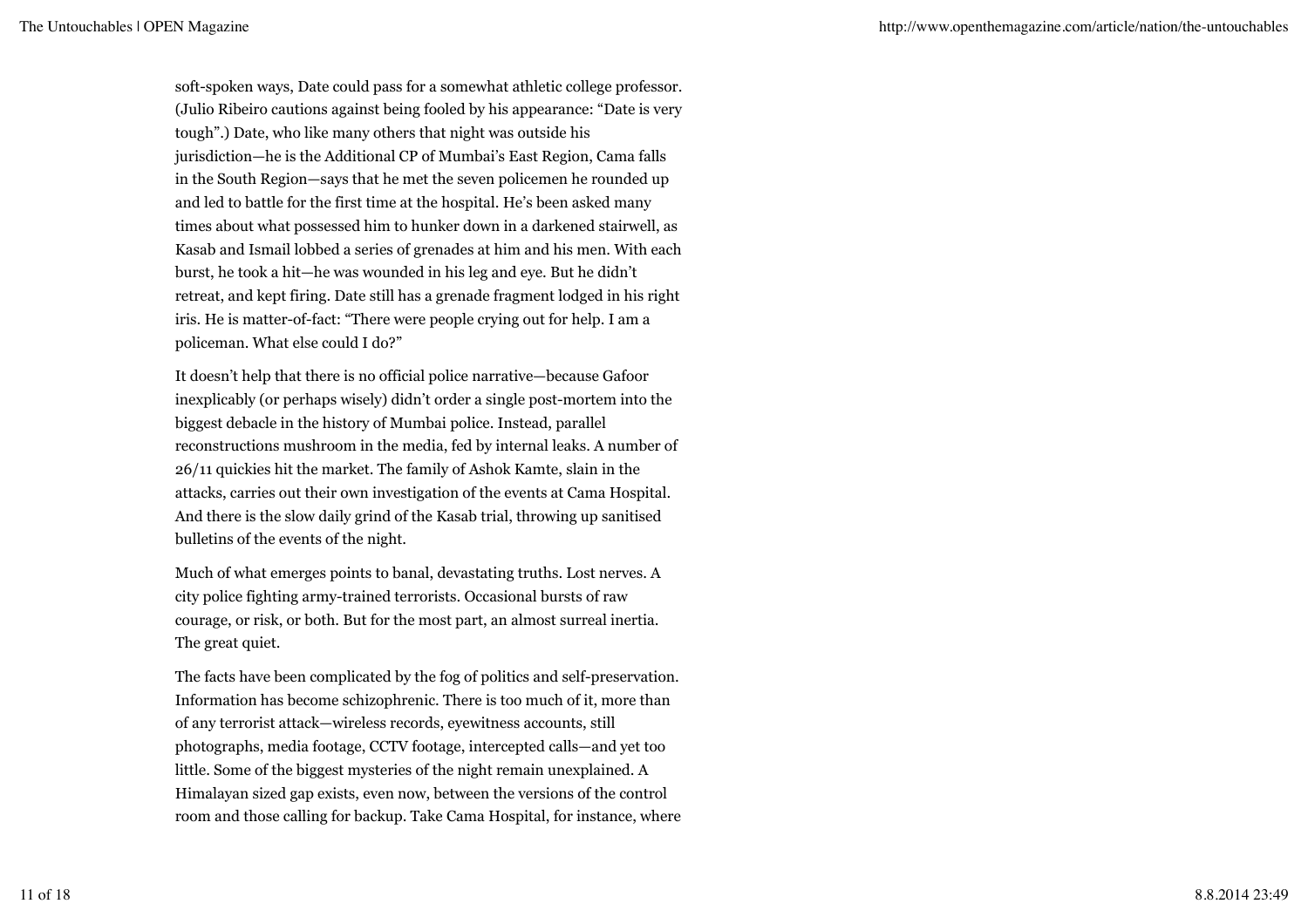a bleeding Sadanand Date had sent repeated messages for help between 11:13 and 11:50 pm. None came. This allowed Kasab and Ismail, who spent 40 minutes killing and shooting, to walk out of the hospital unchallenged. Go by the control room version, and about 130 cops were sent to Cama between 10:30 pm and midnight!

At the Taj, there weren't more than a dozen policemen inside the hotel engaging the terrorists in any serious manner until 2 am, when the Navy commandos came. But the control records indicate about 120 men were sent to the Taj between 10:15 pm and midnight. Where was everyone? "We came. We took positions. We guarded exits. We saved hostages." The last is probably true. Hundreds of people were rescued from the Taj and Trident. But why didn't anyone directly take on the terrorists? I asked an officer who was holed up inside the Taj's CCTV room, watching the terrorists enter a room on the sixth floor and not leave it for almost 3 hours. He says he wanted to attack but got contradictory instructions from different superiors, first a call from a senior saying, "Charge the bastards. They have killed our people," and then, minutes later, another call from another senior saying Navy commandos were on their way. "Let one agency handle it," he was told. (One of Gafoor's supporters says the strategy was to "evacuate the injured, rescue the trapped, and pin down the terrorists till the backup came. That's what we did, and it worked".)

The government committee to investigate the police response to the attacks only reveals frustration, buck-passing, factional rivalry and need for catharsis. Most of the testimonies are critical of Gafoor, fewer of AN Roy. Gafoor is accused of only talking to his clique of officers during the operations. (Gafoor camp: "That's because the other officers didn't take Gafoor's calls.") Of camping outside the Trident instead of being in the control room. (Gafoor camp: "The Standard Operating Procedure says the control room should be manned by the DCP Operations, not the Police Commissioner.") Of failing to motivate his men to charge the terrorists. ("The NSG took three days. So why blame the police?"). Of not conducting a post-mortem of the police response. ("A debriefing happens only in the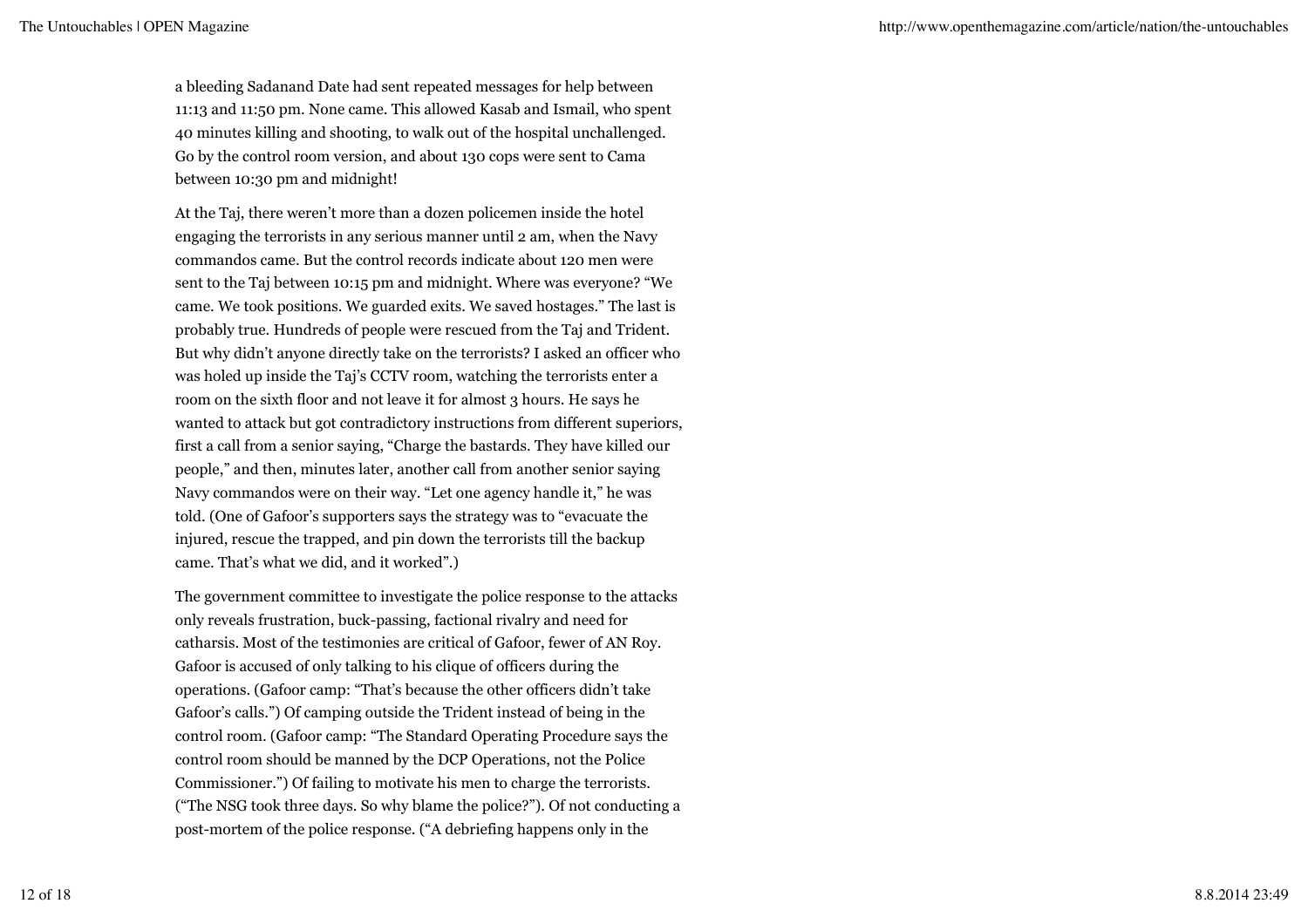### Army.") And so on.

In the first session of the Maharashtra Assembly after the 26/11 attacks, held in Nagpur, Gopinath Munde of the opposition BJP began his statement to the house by saying that he had been "briefed by both factions of the police force". The opposition alleged that there is a "gang war" within the force, borrowing a term from the battle within the underworld. A celebrated police officer of the original war against the Mumbai mafia, who was present in the visitor's gallery, says he was sickened. He says he wanted to take off his uniform and never wear it again. Ever.

There is a new bustle around the police headquarters at Crawford Market. The new Commissioner wants things done in a hurry. "If we are attacked today," D Sivanandan said the day he took over, "We are ready to retaliate." This is, of course, hyperbole. On the day he makes the statement, nothing has arrived: no weapons, no bulletproof vests, no patrol cars. "For the past nine months," an officer tells me, "all we did is push paper. Now finally we are on the move."

The Commissioner has his share of critics. He was the head of the state intelligence during the attacks. Sivandanan, charismatic, always smiling, laughs off the charges. "How is the state CID meant to know about terrorists from Pakistan?!"

While the force waits for modern assault rifles from the US, 50 AK-47s have been borrowed from the BSF (Sivanandan likes to improvise). Two hundred bulletproof vests are on their way from Delhi. He wants a dozen bomb disposal squads, up from the existing three. The number of dog squads will go up from 5 to 100. For every two police stations, there will be a six-man team, trained and armed with new weaponry and bulletproof vehicles, ready to respond at short notice. "Your friendly neighbourhood commandos!" says an officer with a laugh. There will be CCTVs on every street corner like London and Vienna. Nineteen amphibious vehicles have been ordered from Canada. They can be used to protect the city from seaborne attacks. But it is more likely that they will make a less dramatic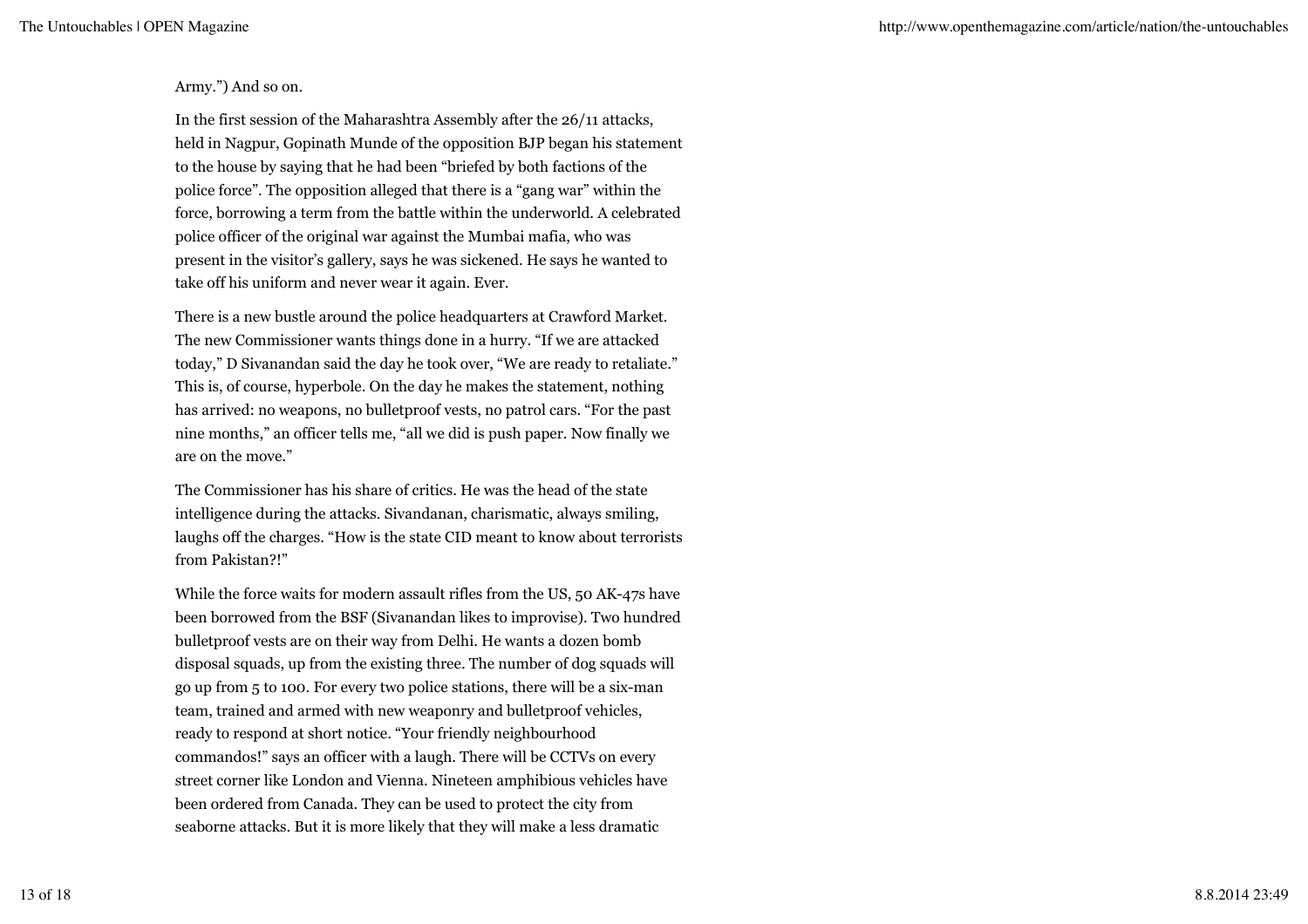debut during Ganesh *visarjan* (immersion). Will all of this come through, I ask. "Well, at least Sivanandan is trying. He is banging on every door. We are now holding meetings every day."

The new weapons finally arrive in the last weeks of August. Smith and Wesson pistols, Heckler and Koch sub-machine guns, Colt grenade launchers: this is a city gearing up for a mini-war. It's another matter that the threats are more likely to be homegrown: a sleeper cell that gets activated, or the street thuggery of Mumbai's political chauvinists. But this is not a time for doubt. The image of the force has taken a dent; it's time to display a modern, heavily armed, professional front. All the humdrum worries of city policing—murders, burglaries, Ganesh, vacancies, transfers, postings—take a temporary back seat.

But it is an election year, and the whiff of political opportunism has grown stronger. I am given an example: all DCP-level postings within Mumbai are no longer the prerogative of the police chief—they are decided directly in Mantralaya. A disgraced officer has been brought back as the DCP of Zone 8 near the airport because his family has a connection with Maharashtra's minister of state for home. Another 'black sheep' has used political influence to become DCP of Zone 11, in the suburbs. The DCPs are a vital link in the city's chain of power. The Mumbai police is a 40,000-strong force. But as one of the officers explained to me, "The city is run by the Commissioner, the DCP, and the Senior PI—the station boss. That is the real pyramid of power." The problem is, the politicians know it too.

The new home minister, who replaced RR Patil, sacked after the Mumbai attacks for claiming that the terrorists killed "only 150 people", is ironically not seen as competent. It is rumoured that the police department is now being shadow-controlled by its old nemesis, Chaggan Bhujbal, the state's minister for public works. Bhujbal was sacked as home minister in 2003 during the Telgi stamp paper scam. His regime, it is almost universally held, corrupted the Mumbai police like never before. Today, he is the head of the group of ministers to modernise the police force!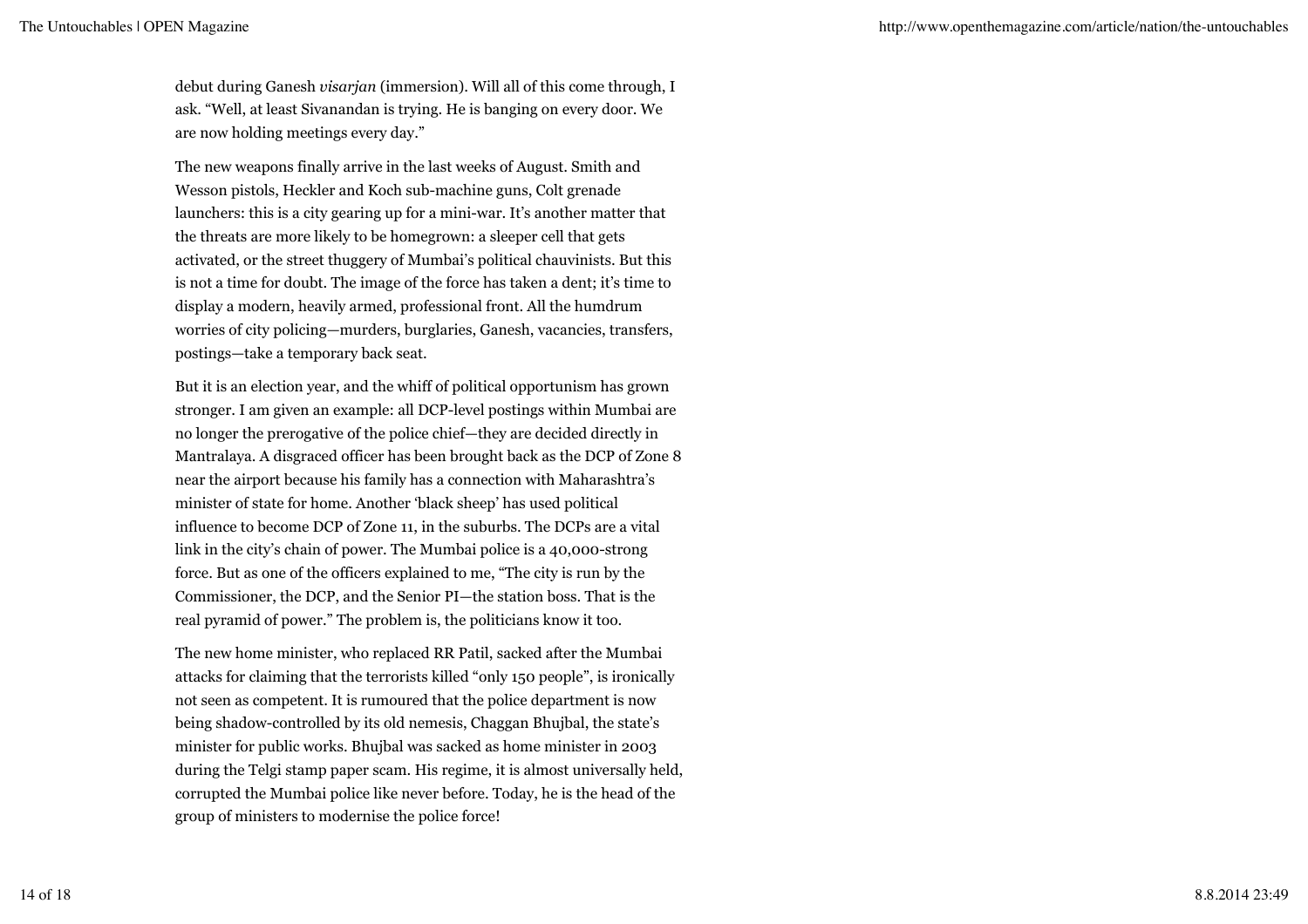Election-year politics, it is whispered, is behind the surprise appointment of SS Virk as the state's DGP in place of AN Roy. Virk has been out of Maharashtra for 23 years, on deputation to Punjab. At the end of his tenure, he was arrested on charges of corruption, released on bail, and later removed as DGP Punjab by the Election Commission. His resurrection by the Maharashtra government, it is believed, traps him in obligation to the masters of Mantralaya. But Virk was an 'action' figure in his own right. He was hit on the jaw by a bullet during Operation Black Thunder. He says, as IG CRPF in 1986, he built a formidable network of informants in Amritsar and Jalandhar. "Ten days before he was assassinated, I met Sardar (Chief Minister) Beant Singh. I told him within a month you will be blown up by a human bomb and you won't be able to do anything about it." It has been, to put it mildly, an eventful career.

The day I meet him in his office, though, he has a vision—of higher magazine circulation. As DG Punjab, he says he distributed thousands of copies of the police in-house magazine, *Darpan*, across the countryside. "It is important," he said, "to heal the psyche." He wants to do the same for Maharashtra. The circulation of the police magazine, *Dakshata*, is only 6,000. He says he will raise it to 18,000. "We will release it, and just watch. The people will do the rest." I ask him if he is out of touch with Maharashtra police. He answers this by speaking to his orderly in fluent, but oddlyaccented Marathi. During his time in Punjab, he was given several chances to transfer from his home cadre to his home state, a rare opportunity in the All India Services. "But I never took it," he says. "I always wanted to come back." Why, I ask. "Because in Punjab, if you call a constable a *bhenchod*, he will take it. But here, in Mumbai, he won't. This is a force which has pride in the uniform. It is always better."

I called up one of the boys from the QRT the other day. They have scattered now; some guarding VIP installations, others posted to the Kasab trial. They are bemused by all the activity—the new NSG hubs, the neighbourhood commandos. The last time we met, he had said he was kept awake by an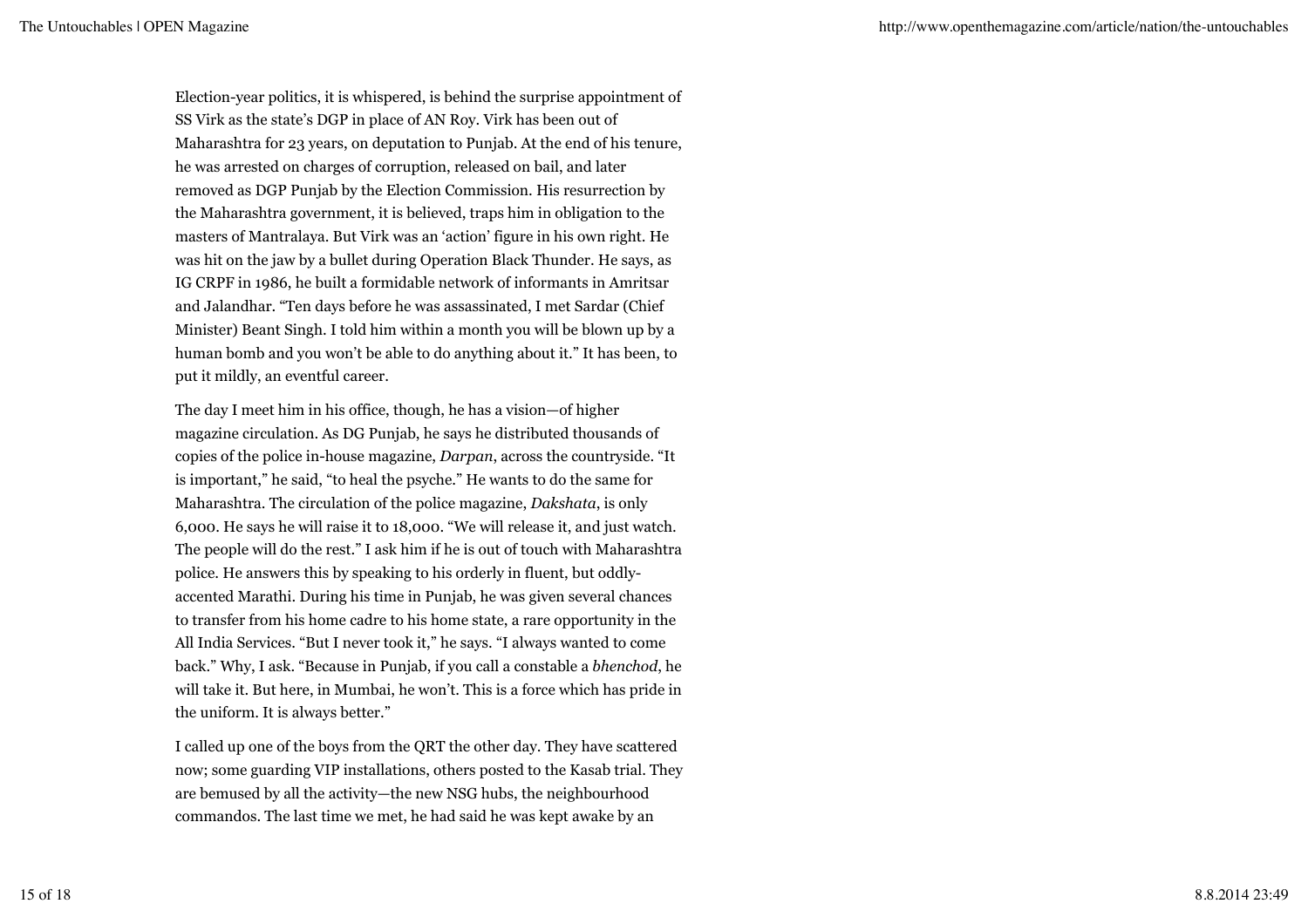aural memory: the terrible clatter of AK-47s echoing inside a deserted hotel. No longer, he says. "All of us sleep better. But we are more alert: *ab koi risk nahin lene ka hai* (We're not taking any risks now)." Where are you, I ask. He says he is stationed at the Taj, in a sandbagged bunker looking out towards the harbour, where already in the feverish imagination of the city's politicians, the next boatload of stealthy invaders will falter against the foot of a towering statue of a medieval warrior king, rising 300 feet high from the Arabian Sea.

*Sreenivasan Jain is Managing Editor, NDTV 24X7. He has been living in Mumbai since 2003.*

| Tweet   7 | <b>Share</b> $\leq 30$ | Like $\pm 30$                          |
|-----------|------------------------|----------------------------------------|
|           |                        | $^{(+)}$<br>$(\#)$<br>$(\#)$<br>$(\#)$ |
|           |                        | %2Fwww.openthemagazine.com             |
|           |                        | %3D%26esrc%3Ds%26source%3D             |
|           |                        |                                        |
|           |                        | (http://www.addthis.com                |
|           |                        | $\text{/bookmark.php?v=250&}$          |
|           |                        | pub=openmag)                           |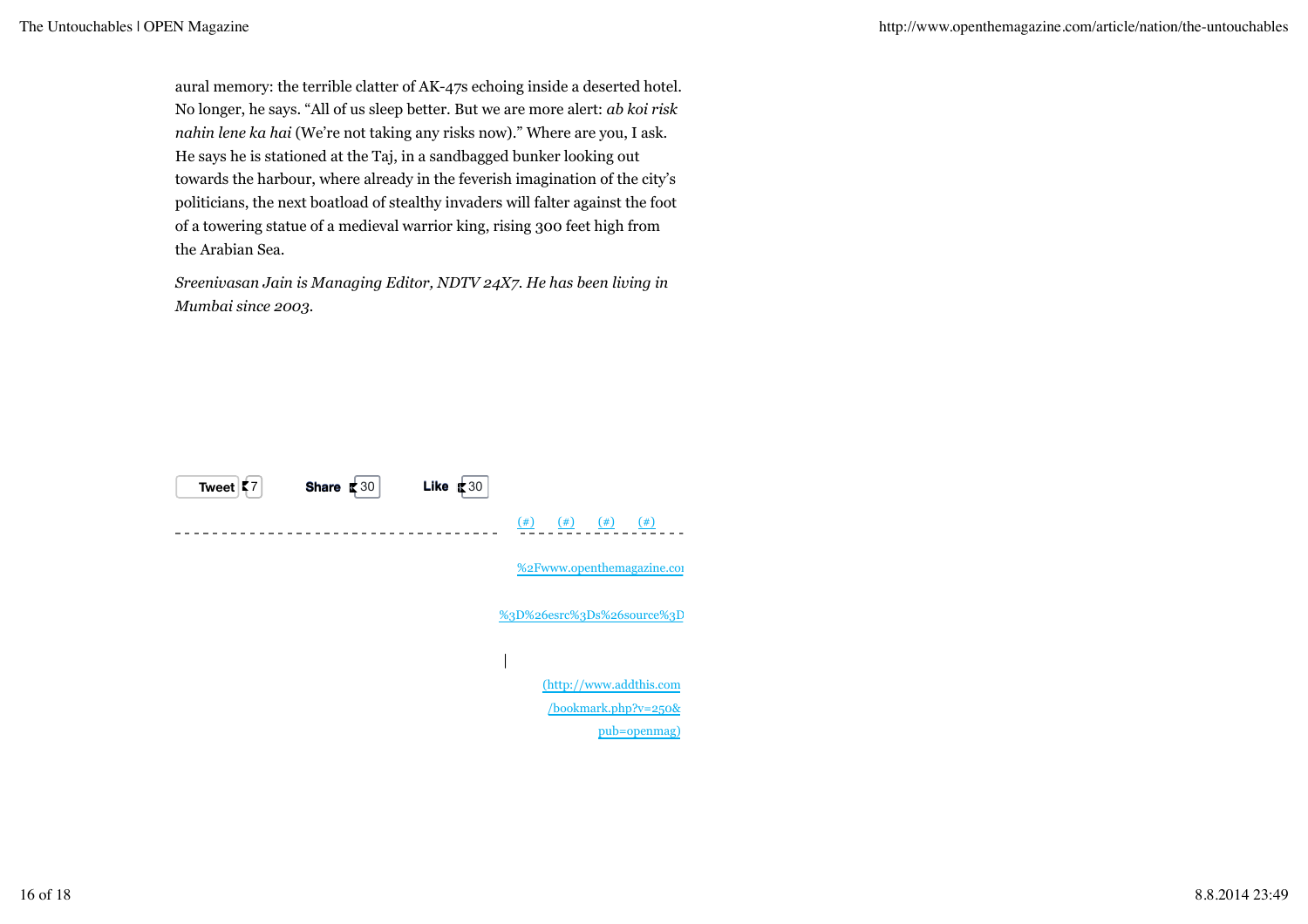# **3 Comments Open Magazine diagrams D** Login **r**

**Sort by Newest =** 

**Share 2** Favorite ★

Join the discussion…



### **Guest** • 8 months ago

Saw the link to this fine article in The Siege. It ought not to have been beyond the capacity of the Mumbai Police to take on ten young boys from Pakistan, no matter how well trained or armed.

• Reply • Share ›



### **Jai** • 5 years ago

Fantastic! It did manage to touch every single raw nerve associated with the Mumbai Police and the night of 26/11. The tale of Mumbai's protectors certainly has some aura to it. A story of bravery, cowardice and politics all rolled into one.

Very well written.

• Reply • Share ›

**Tejas** • 5 years ago

A very well-written and brilliantly informative article. It suggests the writer has done months of hard work before sitting down to write this piece. Its time the incompetent politicians realise their follies and work towards strengthening the Mumbai Police.

1  $\land$  |  $\lor$  • Reply • Share ›